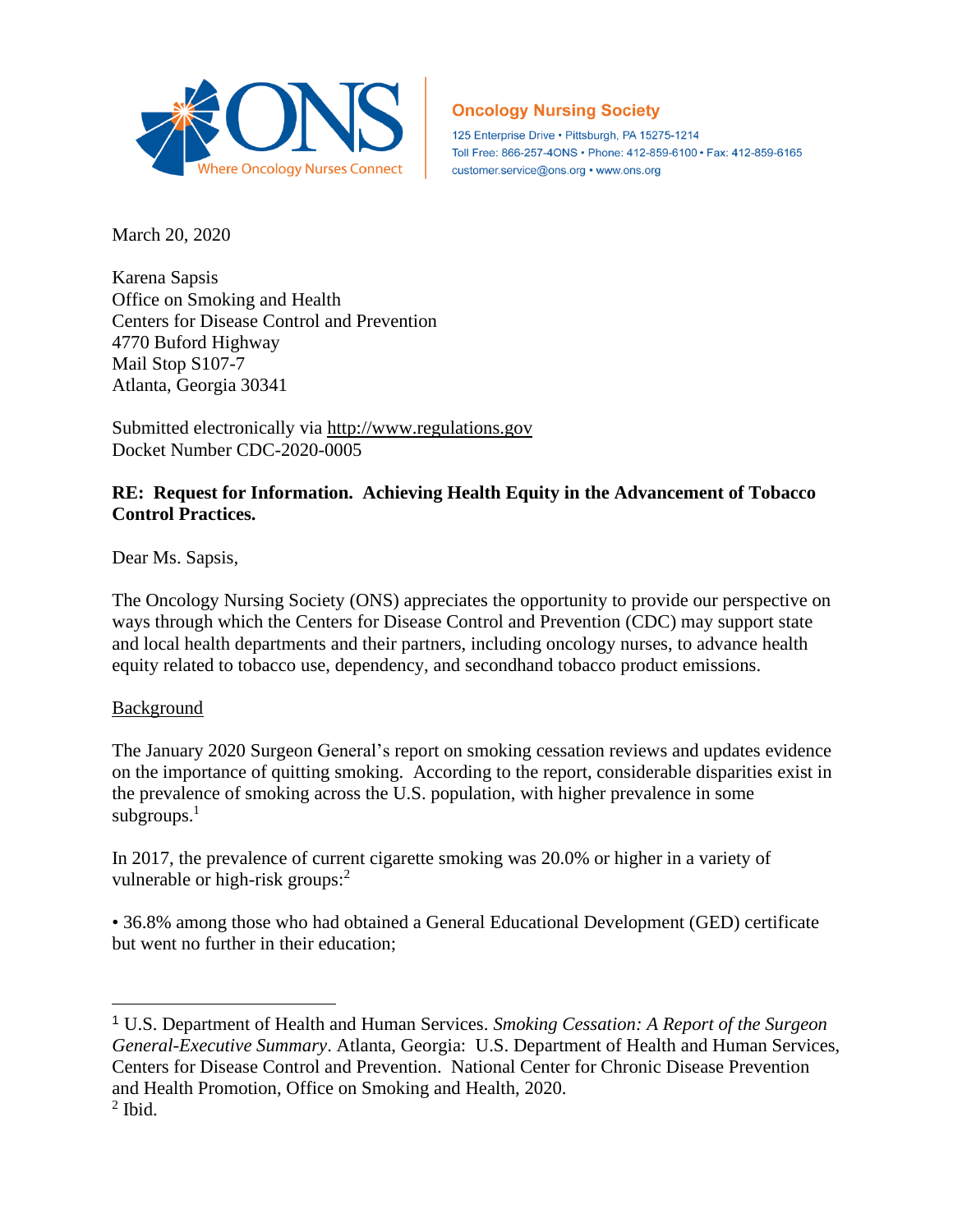- 35.2% among persons with serious psychological distress, a proxy variable for mental illness;
- 24.7% among persons with no health insurance;
- 24.5% among Medicaid enrollees;
- 24.0% among American Indians/Alaska Natives; and
- 20.3% among lesbian, gay, and bisexual adults.

Similarly, the Surgeon General's report also described how the prevalence of key indicators of smoking cessation—quit attempts, receiving advice to quit from a health professional, and using cessation therapies—also varies across the population, with lower prevalence in some subgroups defined by educational attainment, poverty status, age, health insurance status, race/ethnicity, and geography.<sup>3</sup>

## Recommendations

To advance health equity related to tobacco use, dependency, and secondhand tobacco product emissions, ONS advocates for the adoption of several recommendations included in the Surgeon General's January 2020 report, such as:

- Conducting research to develop and better understand smoking cessation interventions that have the potential for greater reach and/or effectiveness than existing interventions or that appeal to and are used by different populations of smokers; and,
- Adopting policies to make the provision of cessation care in health systems more routine, as well as policies that remove cost and barriers (such as educational attainment, poverty status, age, health insurance status, national origin, race/ethnicity, and geography) to access for patients to increase the delivery and utilization of tobacco dependence treatment.

With more than 225 ONS chapters across the United States, oncology nurses can have a significant impact at the state and local levels to implement evidence based smoking cessation strategies in collaboration with the CDC. As recommended in the Reversing the Youth Tobacco Epidemic Act of 2019, ONS also supports the CDC awarding grants to state, local, tribal and territorial health departments to improve:

(1) the development of improved evidence-based strategies for smoking cessation, including cessation of the use of menthol-flavored tobacco products, and the cessation of the use of ecigarettes and electronic nicotine delivery systems, for populations in medically underserved communities, particularly racial and ethnic minority populations;

<sup>3</sup> Ibid.